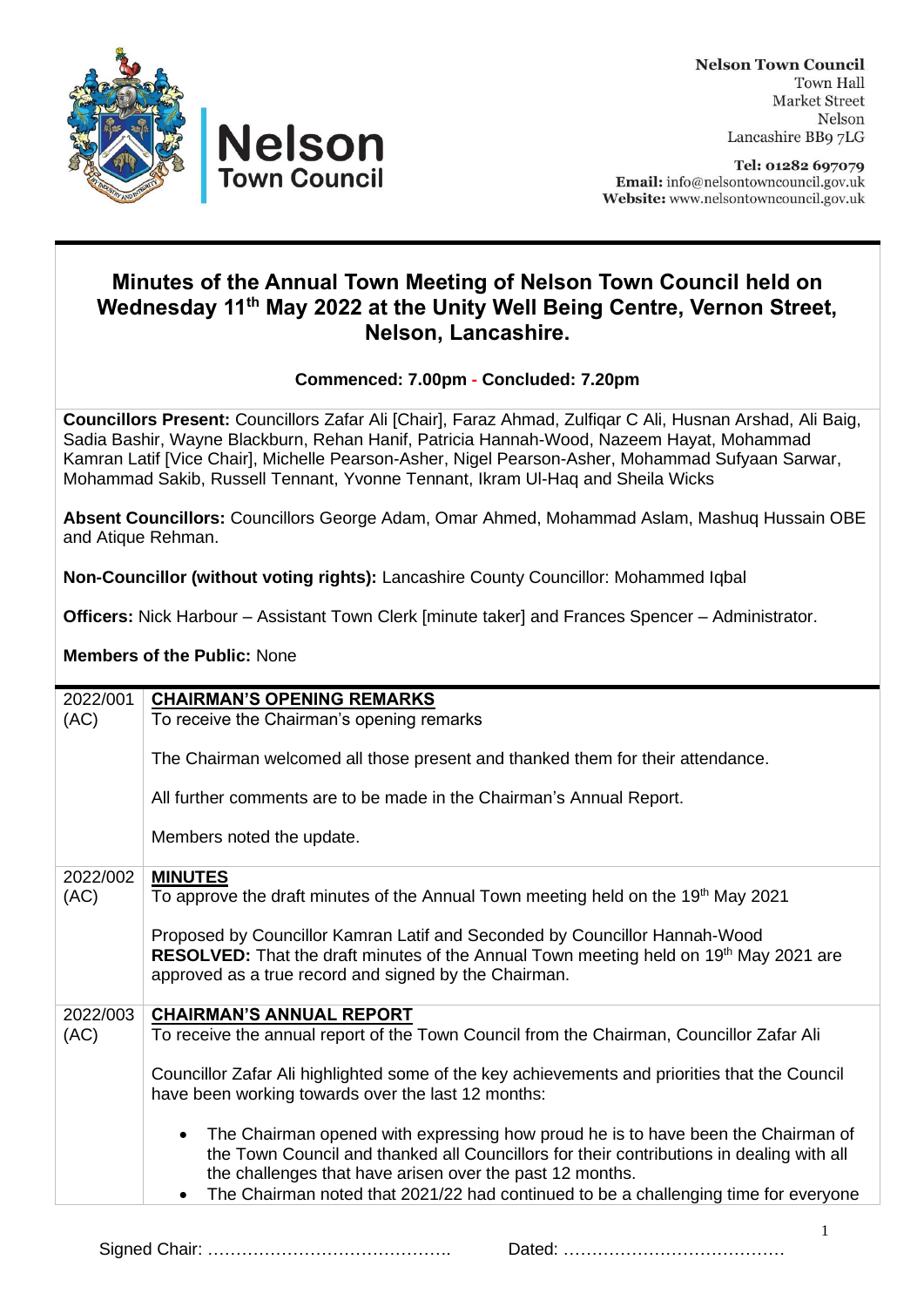|                  | due to Covid-19 and stated that the thoughts and prayers of all at the Town Council are<br>with all those who have suffered with the virus, and particularly to those who have lost<br>loved ones.<br>The Town Council has continued to be active in adding its own support during the<br>$\bullet$<br>pandemic, such as providing laptops for schools, food parcels and charitable support.<br>2021 saw the Town Council play a part in key community events such as Pendle<br>$\bullet$<br>Festival of Culture, the starting of junior football coaching and an adult league, and the<br>rebranding and launch of the Pride of Nelson Awards.<br>The Town Council organized various events, including hosting a screening of the Euro<br>$\bullet$<br>2020 final alongside Nelson Cricket Club and the Lancashire Day Festival, as well as<br>commissioning and delivering the Selina Cooper Project.<br>In 2022 a new bid from Historic England, about celebrating working class history, will be<br>$\bullet$<br>linked to the Selina Cooper Project.<br>The Chairman thanked the Assistant Town Clerk for continuing to ensure that the Town<br>$\bullet$<br>Council's functions are being delivered to a high standard – and this is evident from our<br>auditors reports over the past few years. A temoorary administrator has also started<br>working in the office so support the Assistant until a new Town Clerk is appointed.<br>In 2022 the Town Council agreed to support the Nelson Town Deal board in the delivery<br>$\bullet$<br>of the Town Deal. The Town Council will be contributing £250,000 over 4 years towards<br>the parks element of the deal. The Chairman stated it is important that the Council have<br>a strong voice at the board so that it can help deliver the projects to the highest of<br>standards.<br>The Town Council will continue to have new challenges with further services being<br>$\bullet$<br>passed down from Pendle Borough Council. The Council must ensure one eye is kept<br>on the future of Pendle Borough Council and Pendle Leisure Trust.<br>The Chairman made a personal statement saying that leading the Town Council for the<br>$\bullet$<br>past 5 years has been one of the proudest moments of his life as a Nelsoner. He added<br>it was an honour to be entrusted with the role of Chairman since 2017, as it is a position<br>of such responsibility. Today however, the Town Council has hundreds interacting with<br>Nelson Town Council online, it has a widely read newsletter and a diverse team of<br>councillors who have all played a part in making Nelson Town Council what it is today.<br>The Chairman announced that as of 11 <sup>th</sup> May 2022 there will be a new Chair and Vice<br>$\bullet$<br>Chair. The Chairman said it has been an honour to serve the people of Nelson as<br>Chairman and thanked colleagues, staff and residents for their support. He asked that<br>all continue this support of the new Chair and Vice Chair to make their experience<br>worthwhile and productive. |
|------------------|--------------------------------------------------------------------------------------------------------------------------------------------------------------------------------------------------------------------------------------------------------------------------------------------------------------------------------------------------------------------------------------------------------------------------------------------------------------------------------------------------------------------------------------------------------------------------------------------------------------------------------------------------------------------------------------------------------------------------------------------------------------------------------------------------------------------------------------------------------------------------------------------------------------------------------------------------------------------------------------------------------------------------------------------------------------------------------------------------------------------------------------------------------------------------------------------------------------------------------------------------------------------------------------------------------------------------------------------------------------------------------------------------------------------------------------------------------------------------------------------------------------------------------------------------------------------------------------------------------------------------------------------------------------------------------------------------------------------------------------------------------------------------------------------------------------------------------------------------------------------------------------------------------------------------------------------------------------------------------------------------------------------------------------------------------------------------------------------------------------------------------------------------------------------------------------------------------------------------------------------------------------------------------------------------------------------------------------------------------------------------------------------------------------------------------------------------------------------------------------------------------------------------------------------------------------------------------------------------------------------------------------------------------------------------------------------------------------------------------------------------------------------------------------------------------------------------------------------------------------------------------------------------------------------------------------------------------------------------------------------------------------------------------------------------------------------------------------------|
|                  | Councillors Sadia Bashir, Patricia Hannah-Wood, Nazeem Hayat, M Kamran Latif, Michelle<br>Pearson-Asher, Neil Pearson-Asher, Mohammad Sakib, Ikram UI-Haq, and the Assistant Town<br>Clerk all made statements of appreciation and gave thanks to the Councillor Ali for his service<br>to the Town Council as Chairman.                                                                                                                                                                                                                                                                                                                                                                                                                                                                                                                                                                                                                                                                                                                                                                                                                                                                                                                                                                                                                                                                                                                                                                                                                                                                                                                                                                                                                                                                                                                                                                                                                                                                                                                                                                                                                                                                                                                                                                                                                                                                                                                                                                                                                                                                                                                                                                                                                                                                                                                                                                                                                                                                                                                                                                   |
|                  | Members noted the report.                                                                                                                                                                                                                                                                                                                                                                                                                                                                                                                                                                                                                                                                                                                                                                                                                                                                                                                                                                                                                                                                                                                                                                                                                                                                                                                                                                                                                                                                                                                                                                                                                                                                                                                                                                                                                                                                                                                                                                                                                                                                                                                                                                                                                                                                                                                                                                                                                                                                                                                                                                                                                                                                                                                                                                                                                                                                                                                                                                                                                                                                  |
| 2022/004<br>(AC) | <b>PUBLIC PARTICIPATION</b><br>4.1 To receive questions from members of the public                                                                                                                                                                                                                                                                                                                                                                                                                                                                                                                                                                                                                                                                                                                                                                                                                                                                                                                                                                                                                                                                                                                                                                                                                                                                                                                                                                                                                                                                                                                                                                                                                                                                                                                                                                                                                                                                                                                                                                                                                                                                                                                                                                                                                                                                                                                                                                                                                                                                                                                                                                                                                                                                                                                                                                                                                                                                                                                                                                                                         |
|                  | No members of the public were present at the meeting.                                                                                                                                                                                                                                                                                                                                                                                                                                                                                                                                                                                                                                                                                                                                                                                                                                                                                                                                                                                                                                                                                                                                                                                                                                                                                                                                                                                                                                                                                                                                                                                                                                                                                                                                                                                                                                                                                                                                                                                                                                                                                                                                                                                                                                                                                                                                                                                                                                                                                                                                                                                                                                                                                                                                                                                                                                                                                                                                                                                                                                      |
|                  | 4.2 To consider any local issues which are causing concern, brought forward by a member                                                                                                                                                                                                                                                                                                                                                                                                                                                                                                                                                                                                                                                                                                                                                                                                                                                                                                                                                                                                                                                                                                                                                                                                                                                                                                                                                                                                                                                                                                                                                                                                                                                                                                                                                                                                                                                                                                                                                                                                                                                                                                                                                                                                                                                                                                                                                                                                                                                                                                                                                                                                                                                                                                                                                                                                                                                                                                                                                                                                    |
|                  | of the public                                                                                                                                                                                                                                                                                                                                                                                                                                                                                                                                                                                                                                                                                                                                                                                                                                                                                                                                                                                                                                                                                                                                                                                                                                                                                                                                                                                                                                                                                                                                                                                                                                                                                                                                                                                                                                                                                                                                                                                                                                                                                                                                                                                                                                                                                                                                                                                                                                                                                                                                                                                                                                                                                                                                                                                                                                                                                                                                                                                                                                                                              |
|                  | No members of the public were present at the meeting.                                                                                                                                                                                                                                                                                                                                                                                                                                                                                                                                                                                                                                                                                                                                                                                                                                                                                                                                                                                                                                                                                                                                                                                                                                                                                                                                                                                                                                                                                                                                                                                                                                                                                                                                                                                                                                                                                                                                                                                                                                                                                                                                                                                                                                                                                                                                                                                                                                                                                                                                                                                                                                                                                                                                                                                                                                                                                                                                                                                                                                      |

Signed Chair: ……………………………………. Dated: …………………………………